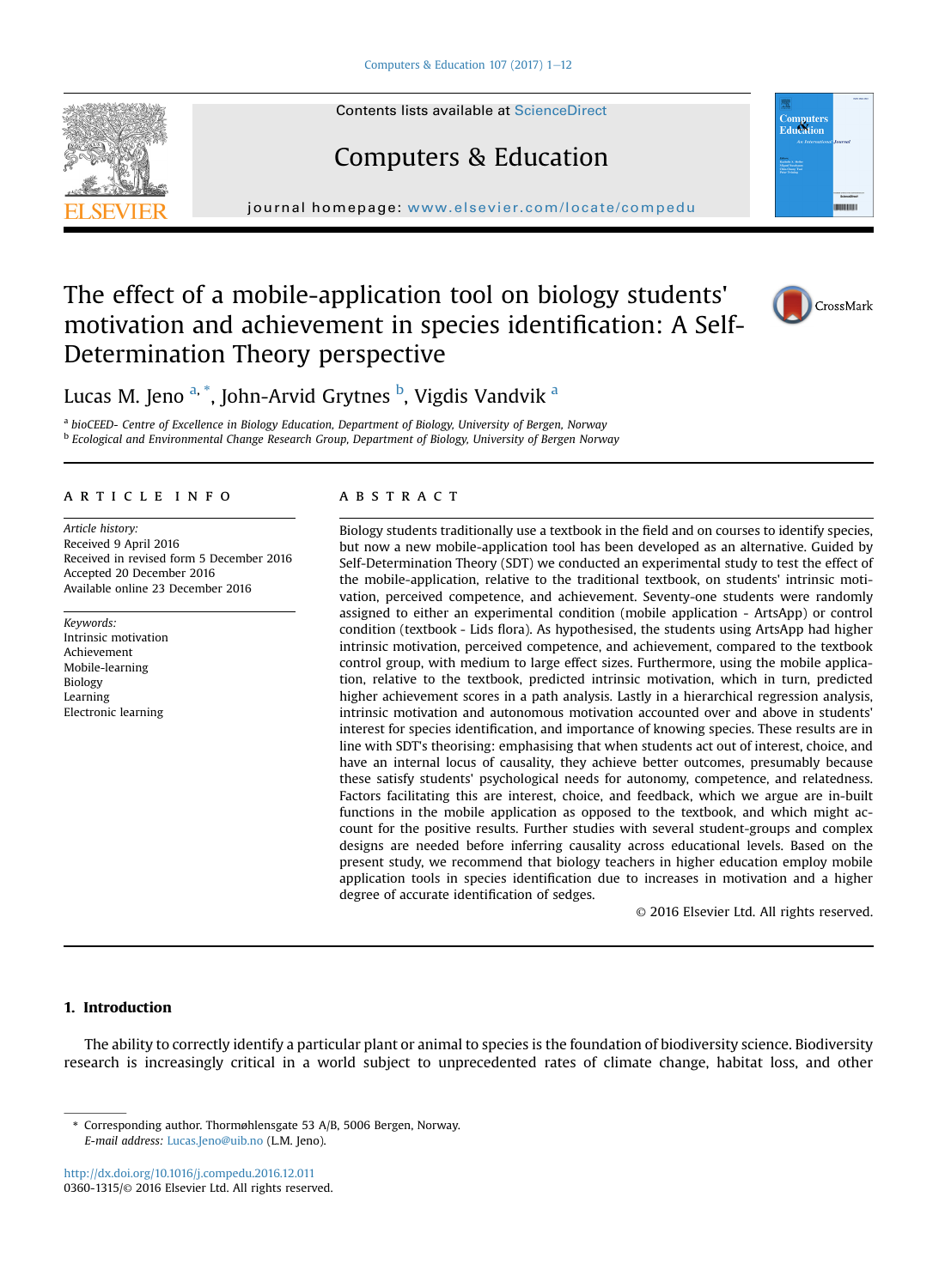environmental pressures (Rockström et al., 2009), as we urgently need to understand the impact of these drivers on our biodiversity and ecosystems. Providing the future workforce with the skills and competences necessary to meet society's needs in this area is a key deliverable of the educational system, and it is therefore a paradox that there is now a decreasing focus on learning plant and animal taxonomy at all educational levels [\(Lawler, 2016; Parkin, 2016\)](#page-10-0). This declining interest in species knowledge and its underlying skills is, in part, a result from a shift towards an increased focus on what is seen as 'higher-order cognition' throughout the educational system ([Bloom, 1956](#page-9-0)), reflecting the view that biodiversity knowledge and especially species identification skills are based on rote learning and rather simple cognitive processes. Investigating factors that increase species identification knowledge in general, the motivation for identifying plant and animal species, and the importance of knowing species is thus necessary. The main goal of the present study is to test the effect of a mobile application tool for the identification of species amongst biology students by assessing how the use of the mobile application affects the students' achievement, their motivational predictors for achievement, and their perceived value of species identification. Several reports state that STEM (Science, Technology, Engineering and Mathematics) education and research areas are highly important domains to invest in for the future, both across the world and in Norway in particular [\(Maltese](#page-10-0)  $\&$ [Tai, 2011; Ministry of Education and Research, 2015a, 2015b](#page-10-0)). However, amongst the OECD countries, Norway scores the lowest in student motivation and perception of usefulness in their education ([OECD, 2014](#page-10-0)). With an increasing amount of electronic possibilities as teaching methods, textbooks may be seen as old-fashioned, and using mobile applications could be a way to increase students' motivation and achievement.

# 1.1. Mobile-learning, motivation and achievement

Electronic-learning (e-learning) and mobile-learning (m-learning) has transformed the traditional learning context from classroom to a virtual space ([Gikas](#page-10-0) & [Grant, 2013; Hashemi, Azizinezhad, Naja](#page-10-0)fi, & [Nesari, 2011; Tham](#page-10-0) & [Werner, 2005](#page-10-0)). A survey conducted by the National Institute for Consumer Research (SIFO) shows that 74 percent of the Norwegian population has access to a smartphone and 46 percent have access to a tablet ([Slettemeås, 2014](#page-11-0)), and this number is only expected to increase. Moreover, across the OECD countries, 96 percent of 15-year-old students have a computer, smartphone or tablet at home ([OECD, 2015\)](#page-10-0). The increased use of smartphones and tablets in the population in general raises the possibilities for supporting learning and motivation in the educational domain. There have been several studies on the effectiveness of mobile learning, relative to traditional learning methods. For instance, in a quasi-experimental study on plants among elementaryschool students, [Huang, Lin, and Cheng \(2010\)](#page-10-0) found support for a mobile learning system (MLS). One group of students was introduced to a mobile learning system (experimental condition), while a control group was introduced to a guidebook. Both groups were asked to observe and find plant characteristics and morphology. The study showed that the MLS had a statistically significant effect on students' attitudes towards outdoor plant learning and pre-test/post-test achievement scores compared to the guidebook. Noguera, Jiménez, and Osuna-Pé[rez \(2013\)](#page-10-0) did a similar study with physiotherapy students learning manual therapy. Students were randomly assigned to two conditions, either an experimental condition (mobile application) or a control condition (traditional teaching session). Using a comparative crossover design, it resulted in students in the experimental condition scoring higher in general on a post-experimental test. The effects of m-learning have also been found in studies where students learn about culture ([Hwang](#page-10-0) & [Chang, 2011\)](#page-10-0), bird observation [\(Y. S. Chen, Kao,](#page-9-0) & [Sheu, 2003](#page-9-0)), statistical concepts ([Ling, Harnish,](#page-10-0) & [Shehab, 2014](#page-10-0)), and dementia [\(Pitts et al., 2015\)](#page-10-0). A meta-analysis by [Wu et al. \(2012\)](#page-11-0) found that studies on mobile learning primarily focus on evaluating the effectiveness of mobile learning and that these studies employed mobile phones as a learning system. Importantly, the results show that 86 percent of the studies report positive results of the research outcomes, as opposed to one percent who reported negative outcomes. A recent meta-analysis by [Schmid et al. \(2014\)](#page-11-0) investigating the effect of technology among higher education students, finds support for the effectiveness of technology in education.

Several reports within the educational domain argue that an integration of digital competence in education is highly important for future employability and knowledge acquisition ([Erstad, Amdam, Arnseth,](#page-10-0) & [Silseth, 2014; Ministry of](#page-10-0) [Education and Research, 2015b](#page-10-0)). [Tømte and Olsen \(2013\)](#page-11-0), in a report on how technology contributes to increased learning outcomes in higher education, find that students perceive that technology contributes to flexibility in their studies. In light of this, it might be argued that mobile-devices could have several motivational benefits for the student, for example, freedom, ownership, communication, enjoyment, and accessibility [\(Jones](#page-10-0) & [Issroff, 2007\)](#page-10-0). Studies investigating the effect of technology have previously found support for this reasoning ([Law, Lee,](#page-10-0) & [Yu, 2010; Martens, Gulikers,](#page-10-0) & [Bastiaens, 2004; Pitts et al., 2015;](#page-10-0) [Sha, Looi, Chen,](#page-10-0) & [Zhang, 2012](#page-10-0)). Hence, the benefits of mobile learning are that students are given more volition and are more active in their learning. One theory that has proved especially useful in analysing motivational factors, student motivation, and achievement in education is the Self-Determination Theory (SDT: [Deci](#page-9-0) & [Ryan, 1985](#page-9-0)).

According to SDT, students have three inherent basic psychological needs for autonomy, competence, and relatedness [\(Deci](#page-9-0) & [Ryan, 1985; Ryan](#page-9-0) & [Deci, 2000b](#page-9-0)). Satisfaction of the basic needs is theorised to be positively associated with psychological well-being, whereas thwarting of the needs is detrimental to well-being, and associated with psychological illbeing. A basic tenet of SDT is that the satisfaction of the basic psychological needs is necessary for intrinsic motivation, i.e. those behaviours that are performed for the inherent satisfaction of the activity, as opposed to extrinsic motivation which is carried out for some instrumental reason ([Ryan](#page-11-0) & [Deci, 2002\)](#page-11-0). SDT differentiates between two classes of motivation: autonomous and controlled. Autonomous motivation is a behaviour that is performed out of volition and self-endorsement. Controlled motivation, on the other hand, is regulated by rewards and punishment, or by introjection (ego-involved or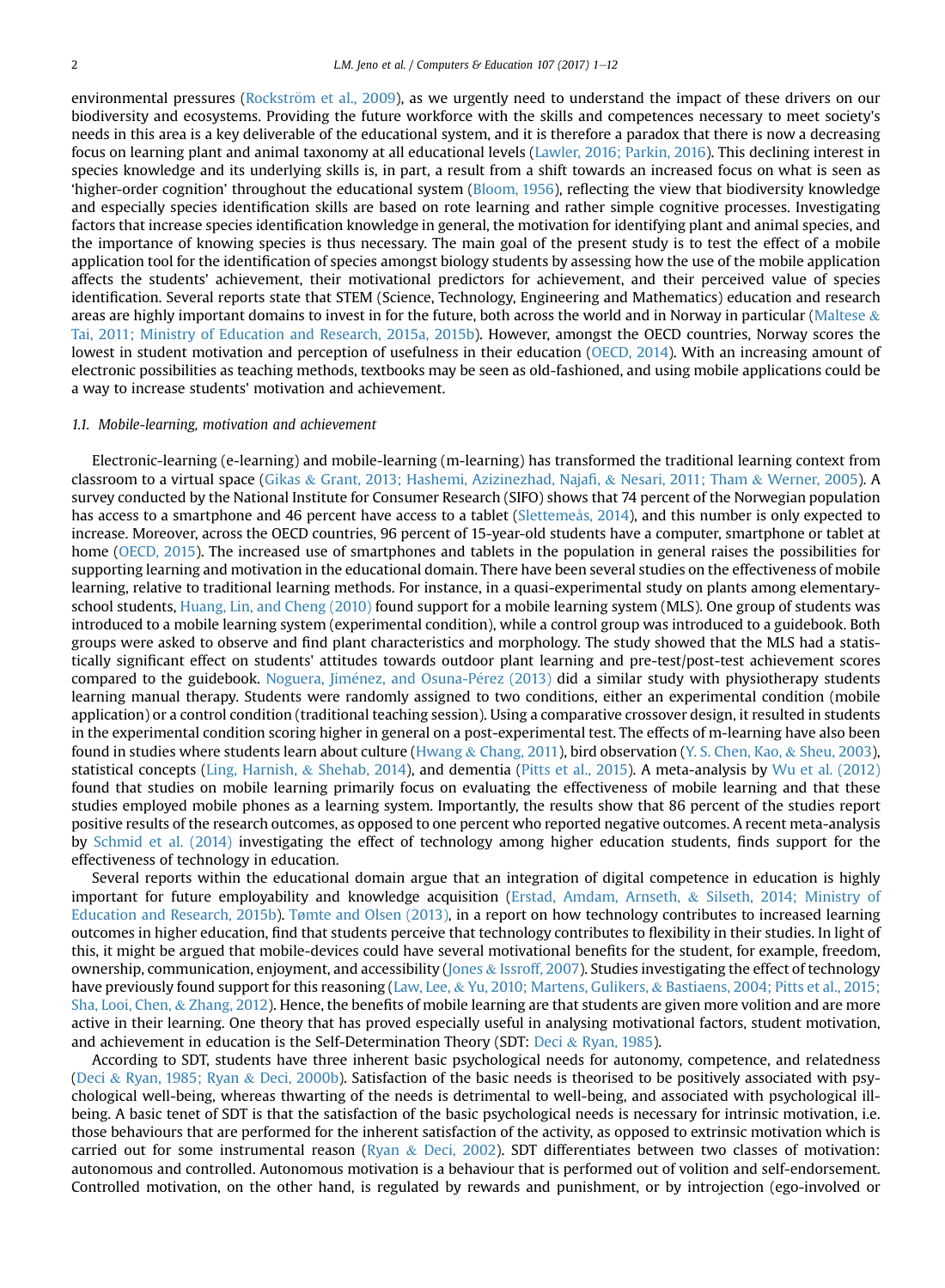avoidance of self-derogation) [\(Niemiec](#page-10-0) & [Ryan, 2009](#page-10-0)). In general, research finds that intrinsic motivation and autonomous motivation are positively related to beneficial outcomes, whereas controlled motivation is not [\(Deci](#page-9-0) & [Ryan, 2008; Fortier,](#page-9-0) [Vallerand,](#page-9-0) & [Guay, 1995; Koestner, Ryan, Bernieri,](#page-9-0) & [Holt, 1984; Ryan](#page-9-0) & [Deci, 2009](#page-9-0)). Lastly, SDT has a dialectic approach and assumes environmental support (psychological need support) for autonomous motivation, while environmental control (psychological need thwarting) of students' behaviour is predicted to frustrate the basic psychological needs that lead to controlled motivation. The notion of support has been found meta-analytically and is necessary across all educational levels ([Deci, Koestner,](#page-9-0) & [Ryan, 1999\)](#page-9-0).

Some studies have tested the effect of mobile-learning on motivation directly. [Koh et al. \(2010\)](#page-10-0) find that students who were in the experimental-condition relative to students in the control-condition, scored higher on an achievement test, had higher autonomous motivation and meta-cognition, and experienced higher psychological need satisfaction. [Roca and Gagne](#page-10-0) [\(2008\)](#page-10-0) conducted a study investigating the antecedents of acceptance and intentions of use of e-learning. Results indicated that perceived competence and autonomy predicted the participants' perceived usefulness, playfulness and ease of use, which in turn predicted intentionality. A similar study found support for these relationships among teachers ([S](#page-11-0)ø[reb](#page-11-0)ø[, Hallgeir](#page-11-0) [Halvari, Gulli,](#page-11-0) & [Kristiansen, 2009](#page-11-0)). [Ryan, Rigby, and Przybylski \(2006\)](#page-11-0) performed a range of studies, both experimental and cross-sectional, investigating need satisfaction and its contribution to gaming experiences. Results indicated that across all studies, the participants' need satisfaction of autonomy and competence predicted a unique proportion of their enjoyment and preference for future play. [Tamborini, Bowman, Eden, Grizzard, and Organ \(2010\)](#page-11-0) replicated the results in a similar experiment showing that all three needs mediated perceived game skills, co-playing, natural mapping, and enjoyment.

# 1.2. Overview of study

Results generally show that technology supports learning, over and above traditional methods. Further, students may be interested in, and motivated for, technology [\(Jeno, 2015; Jones](#page-10-0) & [Issroff, 2007\)](#page-10-0), thus m-learning and intrinsic motivation for learning a task may have a synergetic effect resulting in enhanced learning. The present study aims to investigate how a mobile application tool vs. a traditional identification tool relates to and affects students' achievement scores, intrinsic motivation, and perceived competence. The mobile application is a newly developed identification tool named "ArtsApp". The structure of ArtsApp generates more choices and also more volition than the traditional textbook. In line with SDT, choice and volition promotes a perception of satisfaction of the need for autonomy. Furthermore, the information provided during the identification process is, to a larger extent in the application than the textbook, competence-supportive due to feedback and a game-like experience during the identification process. In light of this, the following hypotheses are put forth: 1) ArtsApp contributes to higher achievement scores, perceived competence and intrinsic motivation compared to the traditional identification tool; 2) intrinsic motivation and perceived competence have an indirect effect between the identification tool used (ArtsApp, textbook) and achievement; and 3) intrinsic motivation, autonomous motivation, and autonomy support explain a unique proportion of interest in species identification and the importance of knowing species.

Within a Norwegian context, research guided by SDT has found support for SDT's basic assumption in elementary school ([Olaussen, 2009](#page-10-0)), secondary education [\(Diseth, Danielsen,](#page-9-0) & [Samdal, 2012](#page-9-0)), and upper secondary education [\(Jeno](#page-10-0) & [Diseth,](#page-10-0) [2014](#page-10-0)). However, few studies have thus far employed a SDT perspective in higher education in Norway. As the reviews above show, generally few studies have tested how m-learning affects learning using SDT as a theoretical framework, although there have been some studies in other domains such as ICT ([Legrain, Gillet, Gernigon,](#page-10-0) & [Lafreniere, 2015](#page-10-0)), health studies with virtual clinicians [\(Williams et al., 2014\)](#page-11-0), online gaming [\(Wang, Tao, Fan,](#page-11-0) & [Gao, 2015](#page-11-0)), and online learning [\(K.-C. Chen](#page-9-0) & [Jang, 2010;](#page-9-0) [Hartnett, George,](#page-9-0) & [Dron, 2011](#page-9-0)). Our study is important in further understanding how m-learning can affect student achievement, and why some mobile applications could contribute to learning gains and others might not.

## 1.3. Materials

The Norwegian flora is well-known and relatively species poor, but with some notable exceptions, such as the sedges (Latin: Carex). There are over 2000 different species of sedge across the world: 97 of them are found in mainland Norway. For new undergraduate biology students, sedges may look like grasses and other graminoids but once learned it is easy to distinguish them. Many students struggle to identify the sedges to species, and lack motivation to even try to identify this group. Traditionally, teaching and identification of sedges has been carried out using classical identification keys in the Norwegian standard plant identification book "[Lid](#page-10-0)s Flora" (Lid & [Lid, 2005\)](#page-10-0). The identification process in Lids Flora is hierarchical and makes use of dichotomous "keys". These require the students to first identify which family the plant belongs to, then, based on characteristics of the individual, students have to choose between two possibilities before moving to the next identification question. To find the right species among the  $104$  Norwegian species, a student usually has to go through  $8-10$ questions, often involving microscopic and hard-to-distinguish characteristics before ultimately finding the right species. These keys are often comprehensive and require solid knowledge of technical terms and morphology. In addition to being comprehensive and complex, the students do not see the flora as well suited to fieldwork or other practical work.

An alternative to this traditional textbook method is "ArtsApp", which was developed jointly by bioCEED-Centre of Excellence in Biology Education, the Norwegian Biodiversity Information Centre, and the Centre for Science Education. ArtsApp is available for Android smartphones and can be freely downloaded at Google play ([bioCEED, 2015\)](#page-9-0). ArtsApp is a mobile application that allows students to identify sedge species more dynamically with the ability to choose which of all the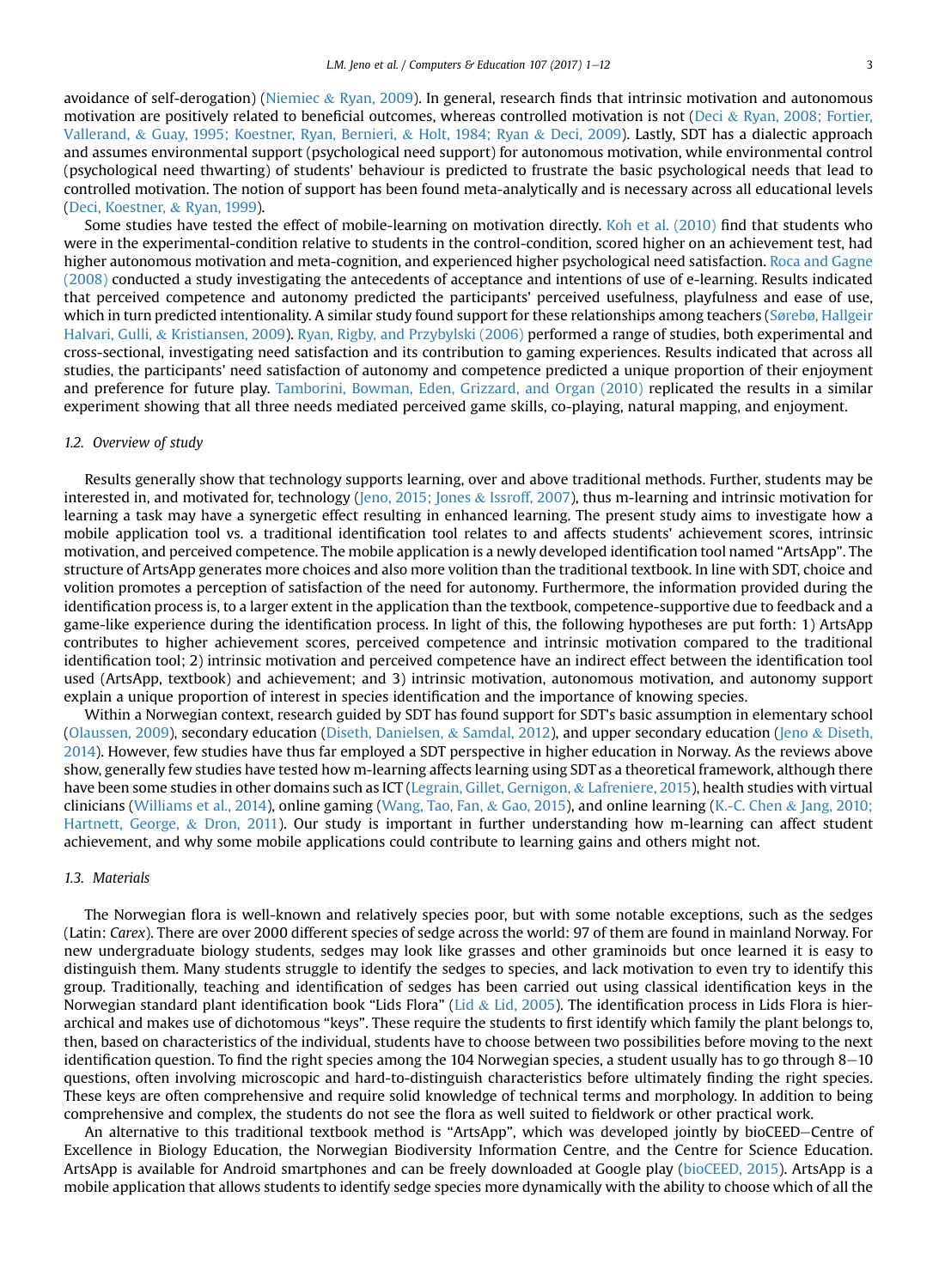characteristics of the species to determine first, and can thus start with the easier characteristics instead of having to move down in a given order. ArtsApp contains pictures of the characteristics in question, in addition to the textual descriptions (Fig. 1a and b). ArtsApp also keeps track of your progress in terms of how many species you have excluded and how many you have left to choose between before ending up with an identification. ArtsApp can also be geographically 'smart' in that it can exclude species that are not found, and therefore not relevant, in your study area.

# 2. Method

## 2.1. Participants and procedure

The participants were 71 Second-year bachelor students at a large university in Norway, 35 percent males and 65 percent females, with a mean age-class of 21–22 years ( $SD = 0.97$ ). The students were recruited during a field course as part of a mandatory biology course. Ninety-four students were asked to participate, with the possibility to win cinema tickets for participating. Written information about the purpose of the study was given to the students before starting the experiment. All the students were assured that their answers would be treated confidentially and they were informed that the study had obtained approval by the Norwegian Social Science Data Services for research (NSD). Finally, students were told that they could withdraw from the study at any time without consequences. Students who wanted debriefing had the opportunity to talk to a trained research assistant, or contact the first author for more information. Using these methods, we obtained a response rate of 75 percent. All the students were given the correct answers to the identification questions in plenum at the end of the field course. The experiment was conducted over three days due to time constraints of the field course.

The experimental procedure was as follows: participants were introduced to general species identification processes on the first day of the course. This general introduction included both the traditional "Lids Flora" [\(Lid](#page-10-0) & [Lid, 2005](#page-10-0)) textbook method and the new "ArtsApp" digital method on smartphones or tablets. After this general introduction we conducted the experiment. A trained research assistant, unaware of the study hypotheses, randomly assigned the participants to one of the two conditions  $-$  the experimental condition (ArtsApp  $-$  mobile application) or the control condition (Lids Flora  $-$  textbook). The participants were then given an envelope containing information about the study, the test, and the post-experimental questionnaire. All the participants were given the following information: "In front of you there are two pieces of paper. Part 1 is the identification questions. Below that, is part 2, a questionnaire. Please start with part 1, the identification questions". The participants who were assigned to the control condition were then given the following instructions: "Kindly answer all the questions by using the textbook Lids Flora. You can use as long time as you want. If you are not able to answer a question, simply move to the next. When you are done with the questions you can start with part 2, the questionnaire. Please respond to all the questions and be as sincere as possible". Participants who were assigned to the experimental condition were given the following instructions: "Kindly answer all the questions by using your smartphone or tablet and the



Fig. 1. Screenshots of ArtsApp: a) structure of the sedge, b) different ways to identify a species and showing at the bottom how many species are left, how many are left according to geographical location, and how many species have been eliminated.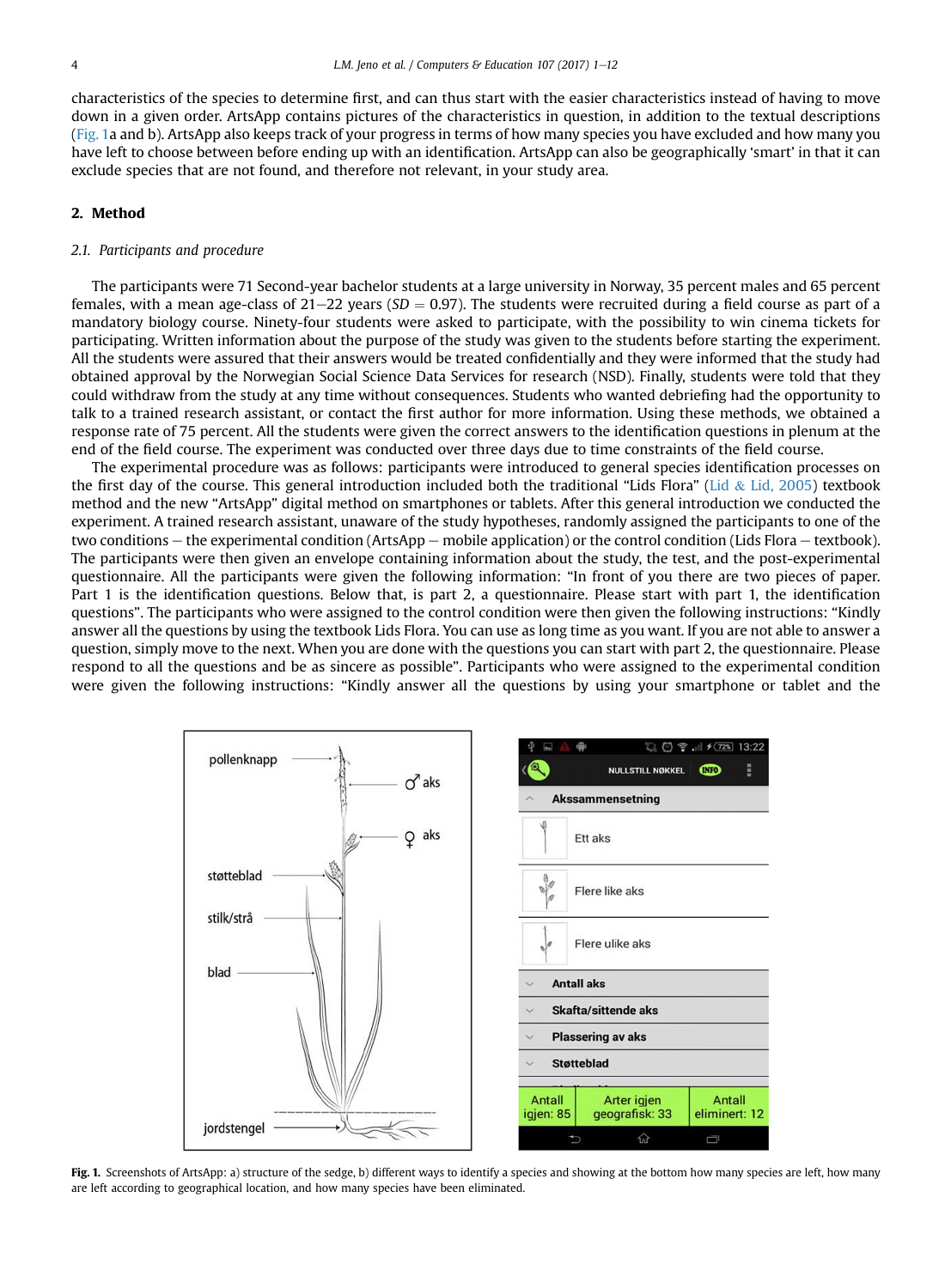application ArtsApp. You can use as long time as you want. If you are not able to answer a question, simply move to the next. When you are done with the questions you can start with part 2, the questionnaire. Please respond to all the questions and be as sincere as possible". All the participants in the control condition were provided with a textbook; participants in the experimental condition who did not have their own smartphone or tablet were given a tablet they could use during the experiment.

# 2.2. Measures

#### 2.2.1. Intrinsic motivation

In order to measure a participant's intrinsic motivation for species identification when using the textbook or mobile application, the interest/enjoyment subscale within the Intrinsic Motivation Inventory (IMI) was employed. The IMI subscale consists of 7 items (e.g. "I enjoyed identifying species using ArtsApp/Lids Flora"), and has previously been used when assessing participants' intrinsic motivation after experiments. Previous studies have found reliable and valid psychometrics for this subscale ([Deci, Eghrari, Patrick,](#page-9-0) & [Leone, 1994; McAurley, Duncan,](#page-9-0) & [Tammen, 1989; Ryan, Connell,](#page-9-0) & [Plant, 1990\)](#page-9-0). The composite variable showed high reliability ( $\alpha = 0.95$ ,  $M = 4.36$ ,  $SD = 1.69$ ). A principal component analysis was performed to investigate the underlying factorial structure of the scale. The results revealed a one-factor solution with eigenvalues exceeding 1, explaining 75.7 percent of the variance, with factor loadings above 0.6.

#### 2.2.2. Perceived competence

To assess students' perceived competence for identifying species, the subscale of perceived competence within IMI was employed. This subscale measures how efficacious participants perceive themselves and has been shown to be a good measure for perceived competence [\(Plant](#page-10-0) & [Ryan, 1985; Ryan, Mims,](#page-10-0) & [Koestner, 1983\)](#page-10-0), consistent with SDT ([Deci](#page-9-0) & [Ryan,](#page-9-0) [1985](#page-9-0)). The scale consists of 5 items (e.g. "I think I am pretty good at identifying species"). The subscale showed good reliability ( $\alpha = 0.84$ ,  $M = 2.98$ ,  $SD = 1.14$ ). Factor analysis (PCA) produced a one-factor solution with eigenvalues above 1 explaining 64.77 percent of the variance.

# 2.2.3. Autonomy support

To measure students' perception of autonomy support from their course teacher, the Learning Climate Questionnaire (LCQ) was chosen (e.g. "I feel that my instructor provides me [with] choices and options"). The LCQ indicates the student's perception of how much autonomy has been provided by the teachers. The scale has 6 items ( $\alpha = 0.83$ ,  $M = 4.85$ ,  $SD = 0.99$ ). Factor analysis (PCA) revealed a one-factor structure for 5 items with eigenvalues above 1, explaining 60 percent of the variance. One item was omitted due to low factor loadings.

#### 2.2.4. Self-regulation

The Learning Self-Regulation Questionnaire (SRQ-L) was employed to measure students' autonomous and controlled motivation for learning biology. The scale was adapted for the purpose of this study and consists of two subscales, three items for autonomous motivation ("I participate in class because it's a good way to improve my understanding of biology") and three items for controlled motivation ("I participate in class because I want others to see I am intelligent"). The respondents were asked to answer on a 7-point Likert-scale ranging from not at all true to very true. Autonomous motivation produced adequate alpha levels  $\alpha = 0.71$  ( $M = 6.3$ ,  $SD = 0.74$ ). Controlled motivation produced low alpha levels  $\alpha = 0.55$  ( $M = 2.6$ ,  $SD = 1.06$ ) below the cut-off of 0.70, which might be a concern. However, according to [Cronbach \(1951\)](#page-9-0) and [Vallerand, Fortier,](#page-11-0) [and Guay \(1997\),](#page-11-0) scales with few items underestimate the inter-correlations between the items. The same item average with more items would have yielded an adequate alpha-level in our study.

# 2.2.5. Species identification questions

5 items were included concerning species identification and preference when keying. Three were control items: previous experience with species identification, previous experience with identification of sedges, and preference of identification tool (ArtsApp vs. Lids Flora). Two questions were measures of interest for identifying species and importance of knowing species.

# 2.2.6. Achievement

A nine-question test was used to measure students' achievement levels. The questions were developed by a biologist specialised in identifying species. Six of the items were multiple-choice concerning characteristics of sedges and three questions were about three different sedges given to the students to identify. The sedges were picked by a biologist, and presented during the experiment to the students by a research assistant unaware of the research hypothesis. Two independent raters (biologists) scored the students' answers on a sheet. Different numbers of points were given depending on the difficulty of the question. For instance, a correct answer identifying the sedges gave more points than multiple-choice items. Furthermore, students could receive partial points for making an identification of a very similar sedge. The scores on the achievement test ranged from 0 to 26. An inter-rater reliability test was conducted and showed high agreement with  $\alpha$  = 0.97. The nine questions on the test were combined to an observed composite variable labelled "achievement" in order to assess an overall achievement level.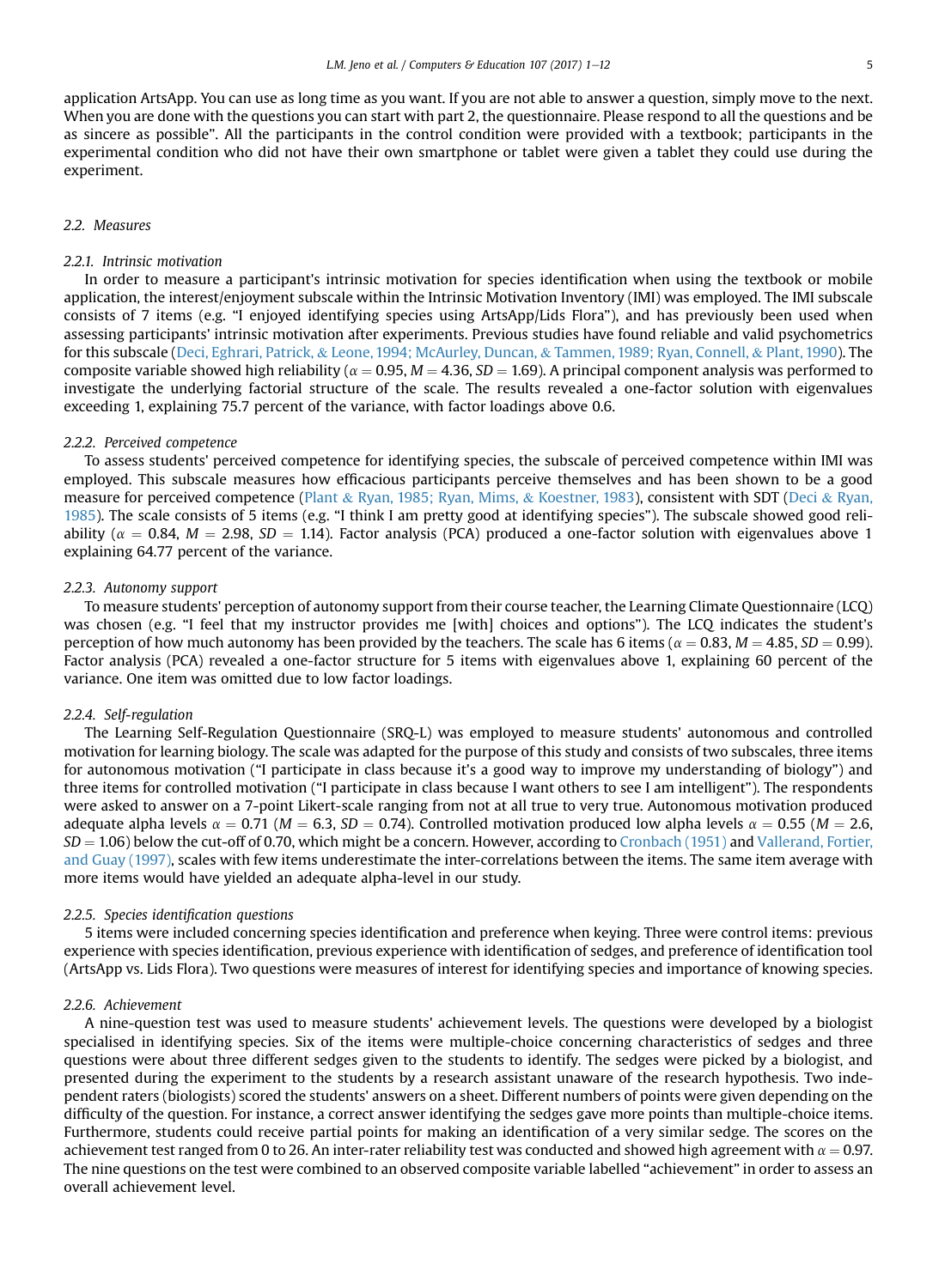# 2.3. Analytical strategy

All data analyses were performed with IBM SPSS 23 and IBM AMOS 23. To test for indirect effects in our model, we employed structural equation modelling (SEM). Several goodness-of-fit indices can be used to evaluate acceptable model fit in SEM. The most recommended indices are CFI, NFI, TLI, RMSEA, and  $\chi^2$ /df ratio. According to [Byrne \(2016\)](#page-9-0), CFI (Comparative Fit Index), NFI (Normed Fitted Index), and TLI (Tucker-Lewis Index) measure how well the hypothesised model fits the independent model or sample data. RMSEA (Root Mean Square Estimate Approximation) is a measure of how well the model would fit if optimal parameters were available ([Byrne, 2016\)](#page-9-0), while the  $\chi^2$ /df is a representation of the difference between the unrestricted and restricted covariance matrix. According to [Hu and Bentler \(1999\),](#page-10-0) CFI, NFI, and TLI > 0.95 are viewed as indicators of good model fit, while RMSEA < 0.05 is recommended [\(Bentler, 1990; Browne](#page-9-0) & [Cudeck, 1992\)](#page-9-0). A  $\chi^2$ /df < 2 and  $\chi^2$ p > 0.05 indicate excellent model fit. Recently, however, values for CFI, NFI, and TLI >0.90, and RMSEA <0.08 are considered as acceptable model fit [\(Byrne, 2016; Kline, 2011](#page-9-0)).

There was one missing value each for perceived competence, intrinsic motivation, achievement, importance of knowing species, and interest in identifying species. Multiple imputations were carried out to account for this in the primary analyses. A total of five imputations were conducted using the pooled mean for each value. Such procedures have been recommended when the missing data are at random and are few ([Schafer](#page-11-0) & [Graham, 2002; Schafer, 1999\)](#page-11-0). The final sample size is thus 71 for all study-variables. All variables approximated a normal distribution as shown by acceptable skewness, kurtosis, and standard deviation (Table 1). Reliability analyses and factor analyses were conducted to investigate the study measures' internal consistency and showed satisfactory values. There was a wide range in achievement indicating that the test was able to differentiate between students with different skill levels.

### 3. Results

# 3.1. Preliminary analyses

Descriptive analyses of the study variables are presented in Table 1. The majority of the students (71.8%) had no prior experience with identifying species before the experiment and very few of the students (4.2%) had experience with this particular group (sedges). A large majority of the participants preferred the mobile application to the textbook as the primary identification tool (mobile application  $= 71.8\%$ , textbook  $= 19.7\%$ ). Students with previous experience of identifying species in general had a higher mean achievement score (experience  $M = 7.82$ ,  $SD = 3.75$ , no experience  $M = 6.5$ ,  $SD = 3.27$ ), although the difference is not significant,  $t (69) = 1.45, p > 0.05$ . No significant difference is found between students with experience of species identification for intrinsic motivation (t(68) = -0.187, p > 0.05) or perceived competence (t(68) = -0.017, p > 0.05). We find no significant difference between those students with previous experience in identifying sedges and those with no experience in achievement (t (69) = 0.899, p > 0.05) for intrinsic motivation (t(68) = 0.142, p > 0.05) or in perceived competence ( $t(68) = 0.158$ ,  $p > 0.05$ ). Further, no significant difference in achievement is found between students who preferred the mobile application or the textbook (t(63) = 0.089, p > 0.05)) for intrinsic motivation (t(62) = 0.375, >0.05) or in perceived competence ( $t(62) = 0.674$ ,  $p > 0.05$ ). A test of homogeneity was conducted to test for gender effect on the three dependent variables – achievement, interest in species identification, and importance of knowing species. No gender effect was found ( $p$ 's  $> 0.05$ ), thus gender was collapsed across all variables for subsequent analyses.

# 3.2. Primary analyses

To test our first hypothesis, we compared the relative effect of the mobile application vs. textbook on intrinsic motivation, perceived competence, and achievement scores. Several independent sample t-tests were conducted. [Fig. 2](#page-6-0) a-c presents the results of the comparison along with mean scores and standard deviations. The t-tests suggest a significant difference between participants in the experimental (mobile application) and control (textbook) condition for all variables: participants using the mobile application have higher intrinsic motivation ( $M = 5.44$ ,  $SD = 1.23$ ) compared to using the textbook ( $M = 3.24$ ,  $SD = 1.31$ ; t (69) = 7.24, p < 0.001), perceived competence (mobile application;  $M = 3.41$ ,  $SD = 1.19$ , textbook;  $M = 2.54$ ,

| <b>Table 1</b>                                 |  |
|------------------------------------------------|--|
| Descriptive statistics of the study variables. |  |

| <b>Measures</b>                       | M    | Variable range | Min. | Max.  | Range | <b>SD</b> | Skewness | Kurtosis |
|---------------------------------------|------|----------------|------|-------|-------|-----------|----------|----------|
| Achievement                           | 6.88 | $0 - 26$       | 0.50 | 16.50 | 16.0  | 3.44      | 0.72     | 0.19     |
| Intrinsic motivation                  | 4.36 | $1 - 7$        | 1.0  | 7.0   | 6.0   | 1.69      | $-0.23$  | $-0.97$  |
| Perceived competence                  | 2.98 | $1 - 7$        | 1.0  | 5.80  | 4.80  | 1.13      | 0.29     | $-0.42$  |
| Autonomy support                      | 4.85 | $1 - 7$        | 3.0  | 7.0   | 4.0   | 0.99      | 0.03     | $-0.58$  |
| Autonomous motivation                 | 6.30 | $1 - 7$        | 4.33 | 7.0   | 2.67  | 0.74      | $-0.92$  | 0.14     |
| Controlled motivation                 | 2.69 | $1 - 7$        | 1.0  | 5.0   | 4.0   | 1.06      | 0.37     | $-0.52$  |
| Importance of knowing species         | 5.64 | $1 - 7$        | 2.0  | 7.0   | 5.0   | 1.20      | $-0.88$  | 0.40     |
| Interest in identification of species | 4.38 | $1 - 7$        | 1.0  | 7.0   | 6.0   | 1.47      | $-0.42$  | $-0.56$  |

Note: All variables shown are treated as continuous variables.  $n = 71$  for all variables.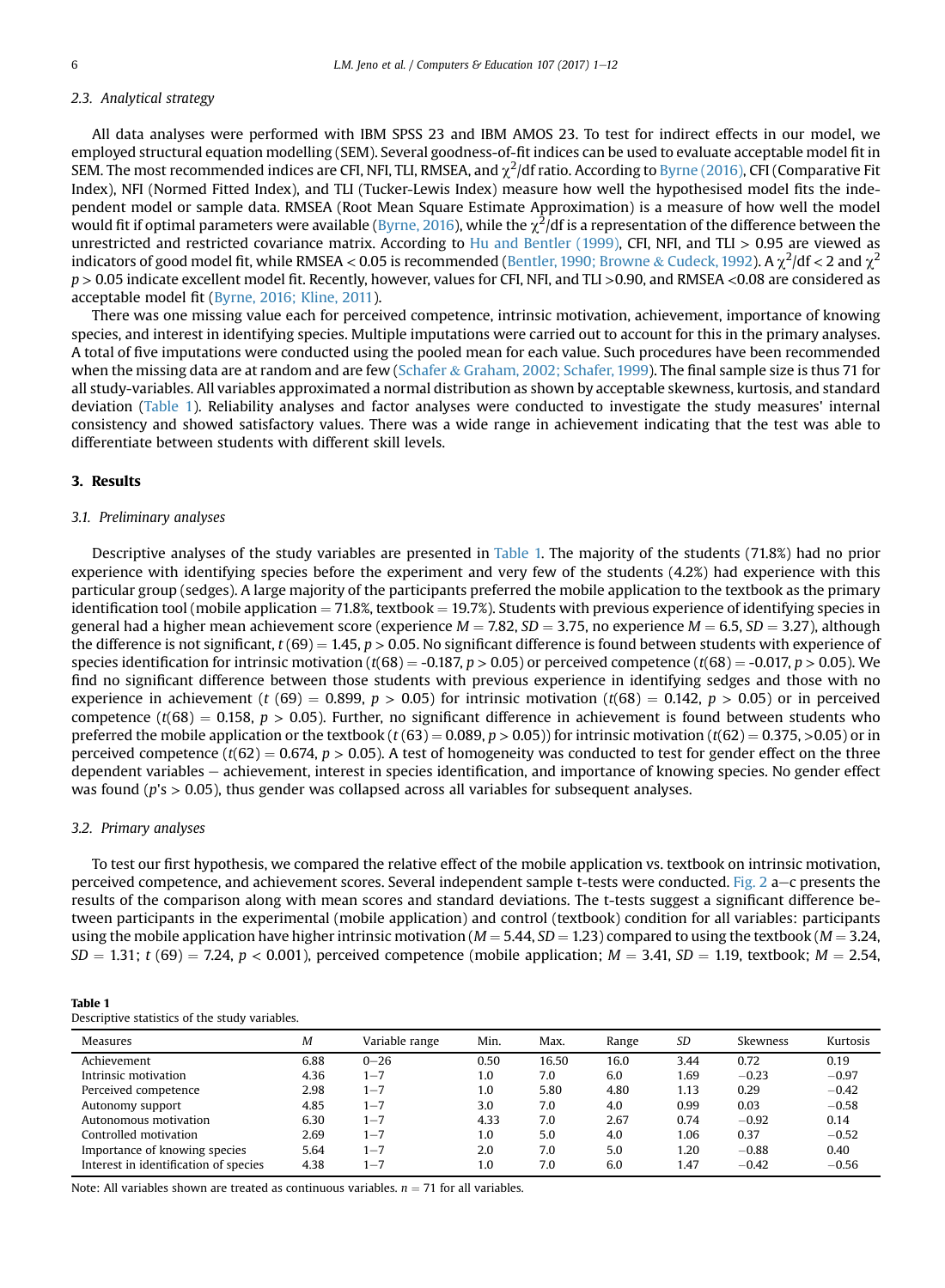<span id="page-6-0"></span> $SD = 0.89$ ; t (69) = 3.44, p < 0.001), and achievement scores (mobile application;  $M = 7.78$ ,  $SD = 3.21$ , textbook;  $M = 5.95$ ,  $SD = 3.46$ ; t (69) = 3.41, p < 0.05). The results indicate that the experimental-condition (use of mobile application), relative to the control-condition (use of textbook), has a strong effect size (Cohens's d) on intrinsic motivation ( $d = 1.73$ ) and perceived competence ( $d = 0.82$ ), and a medium to strong effect on achievement ( $d = 0.54$ ).

To test our second hypothesis, we performed a path analysis to test for the multivariate relation of the indirect effect of experiment vs. control condition on achievement through intrinsic motivation and perceived competence ([Fig. 3](#page-7-0)). Five thousand bootstrap samples were conducted using maximum likelihood (ML). Model fit for our model was excellent  $(p > 0.05, \chi^2/df = 1.0226$ , CFI = 1.00, NFI = 0.98, TLI = 0.99, RMSEA = 0.019, 95% CI = 0.000–0.318). The model as a whole predicts 7 percent of the variance in achievement scores, with a significant total indirect effect ( $p < 0.008$ ). Results from the model indicate that experimental condition (mobile application) predicts students' intrinsic motivation ( $\beta = -0.60$ , CI:  $-0.75$ to -0.41) and perceived competence ( $\beta = -0.38$ , CI: -0.58 to -0.15), but only intrinsic motivation significantly predicts achievement scores ( $\beta = 0.25$ , CI: 0.018–0.44). Given these significant paths, we then conducted a Sobel test [\(Sobel, 1982](#page-11-0)) with unstandardised regression weights and standard errors to test the specific indirect effect of condition (mobile



Fig. 2. a-c: Comparison of the mean results between the experimental condition (mobile application) and control condition (textbook) on the dependent variables.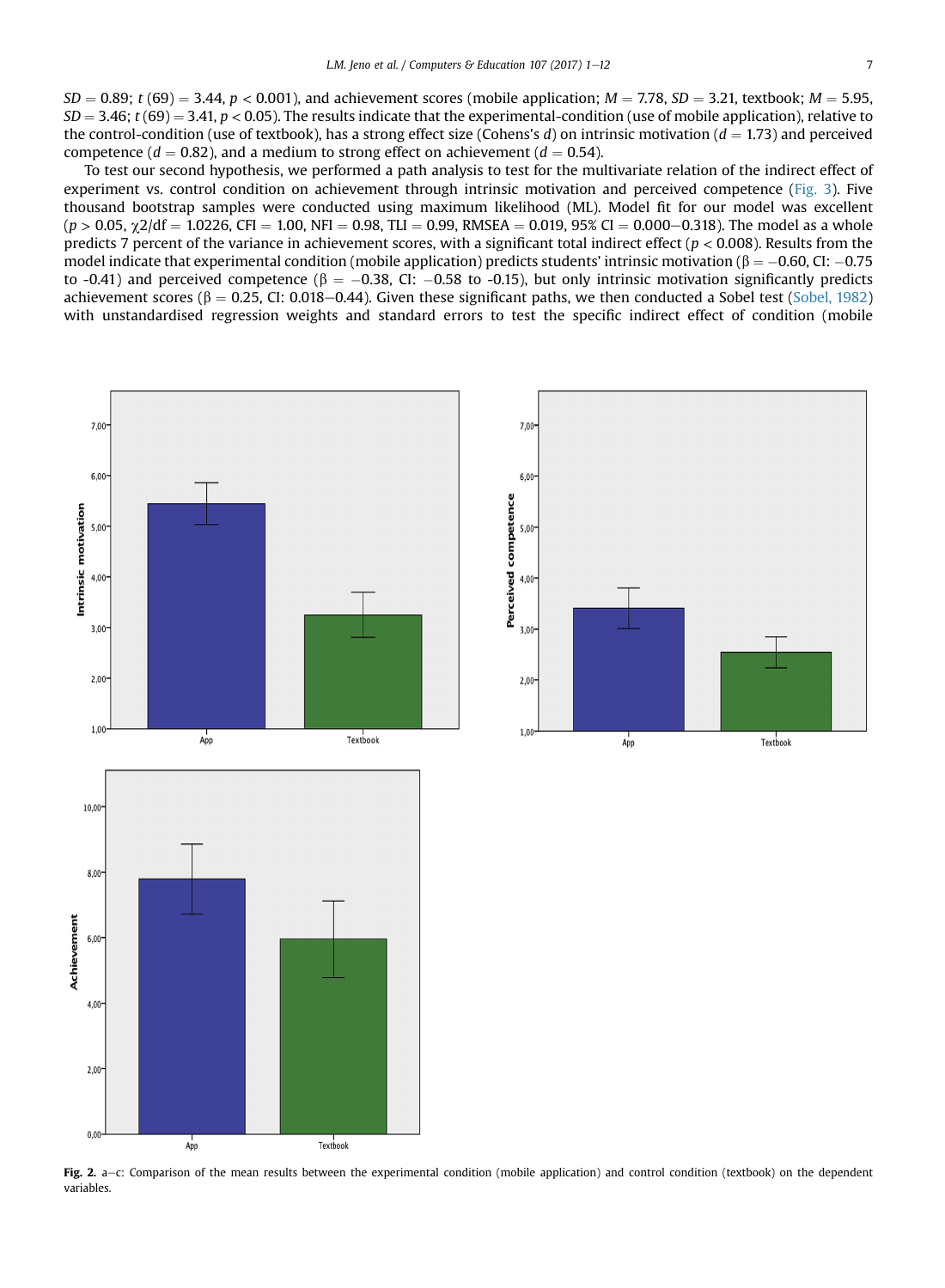<span id="page-7-0"></span>

Fig. 3. Path-analysis with standardised estimates. IM = Intrinsic motivation, PC = Perceived competence, Ach = Achievement. Stippled arrows indicate nonsignificant paths. Total effects ( $R^2$ ) are shown in mediators and dependent variables.

application vs. textbook)  $\rightarrow$  intrinsic motivation  $\rightarrow$  achievement. The results show that the mobile application indirectly predicts achievement, via intrinsic motivation ( $z = -1.93$ ,  $p < 0.05$ ).

To test our third hypothesis of how different motivational constructs explain participants' interest in identification of species and the importance of knowing species, we conducted a hierarchical multiple regression analysis. The results show, for interest in identification species, that models  $2-5$  are significant. All predictors except for autonomy support accounted for a unique and significant proportion of students' interest in identification of species (Table 2). Specifically, intrinsic motivation explains an additional 14.2 percent (sig. F change  $= 0.001$ ), while autonomous motivation contributes an extra 5.7 percent of the explained variation (sig. F change  $= 0.002$ ). For importance of knowing species only intrinsic motivation (beta = 0.33,  $p < 0.05$ ) and autonomous motivation (beta = 0.39,  $p < 0.001$ ) are significant contributors in explaining independent variance in the dependent variable. Specifically, intrinsic motivation explains an additional 6.6 percent in the model (sig. F change  $= 0.03$ ), while autonomous motivation explains 12.4 percent (sig. F change  $= 0.002$ ).

#### 4. Discussion

The present study investigated the relative effect of a mobile application vs. a traditional identification tool on students' achievement and motivation in species identification using a Self-Determination Theory approach. We find a significant difference in intrinsic motivation and perceived competence between students using the mobile application compared to students using the textbook, both with a substantial effect size. Students also scored significantly higher on the achievement test when using the mobile application compared to the textbook, with a medium effect size. Thus the first hypothesis of the study, that ArtsApp contributes to higher achievement scores, perceived competence, and intrinsic motivation compared to the traditional identification tool is supported. Several interpretations can be made to account for these effects. First, the results may be a result of ArtsApp's in-built functions, which allow students more choice and effectance-relevant feedback, as

### Table 2

The results of the hierarchical regression analysis along with the five predictors of our two dependent variables. Condition = Mobile application vs. textbook,  $IM =$  Intrinsic motivation, Aut. Sup = Autonomy support, Con. Mot = Controlled motivation, Aut. Mot = Autonomous motivation.  $n = 71$ , \*p = 0.05, \*\*p = 0.01,  $***p = 0.001$ .

| Dependent variables: | Predictor variables | Interest in identification of species |            |            | Predictor variables | Importance of knowing species |           |           |
|----------------------|---------------------|---------------------------------------|------------|------------|---------------------|-------------------------------|-----------|-----------|
|                      |                     | F                                     | $R^2$      | β          |                     | F                             | $R^2$     | β         |
|                      | Step 1              | 0.006                                 | 0.000      |            | Step 1              | 0.206                         | 0.003     |           |
|                      | Condition           |                                       |            | $-0.010$   | Condition           |                               |           | 0.055     |
|                      | Step 2              | 5.646**                               | $0.142**$  |            | Step 2              | 2.501                         | 0.069     |           |
|                      | Condition           |                                       |            | $0.319*$   | Condition           |                               |           | 0.278     |
|                      | IM                  |                                       |            | $0.501***$ | IM                  |                               |           | $0.340*$  |
|                      | Step 3              | 4.348**                               | $0.163**$  |            | Step 3              | 1.915                         | 0.079     |           |
|                      | Condition           |                                       |            | 0.254      | Condition           |                               |           | 0.231     |
|                      | IM                  |                                       |            | $0.437**$  | IM                  |                               |           | 0.294     |
|                      | Aut. Sup            |                                       |            | 0.153      | Aut. Sup            |                               |           | 0.109     |
|                      | Step 4              | 4.554**                               | $0.216**$  |            | Step 4              | 2.039                         | 0.110     |           |
|                      | Condition           |                                       |            | 0.249      | Condition           |                               |           | 0.227     |
|                      | IM                  |                                       |            | $0.429**$  | IM                  |                               |           | 0.288     |
|                      | Aut. Sup            |                                       |            | 0.057      | Aut. Sup            |                               |           | 0.036     |
|                      | Con. Mot            |                                       |            | $0.251*$   | Con. Mot            |                               |           | 0.191     |
|                      | Step 5              | 4.898***                              | $0.274***$ |            | Step 5              | 3.966**                       | $0.233**$ |           |
|                      | Condition           |                                       |            | $0.307*$   | Condition           |                               |           | $0.312*$  |
|                      | IM                  |                                       |            | $0.457**$  | IM                  |                               |           | $0.330*$  |
|                      | Aut. Sup            |                                       |            | $-0.058$   | Aut. Sup            |                               |           | $-0.133$  |
|                      | Con. Mot            |                                       |            | $0.236*$   | Con. Mot            |                               |           | 0.170     |
|                      | Aut. Mot            |                                       |            | $0.266*$   | Aut. Mot            |                               |           | $0.391**$ |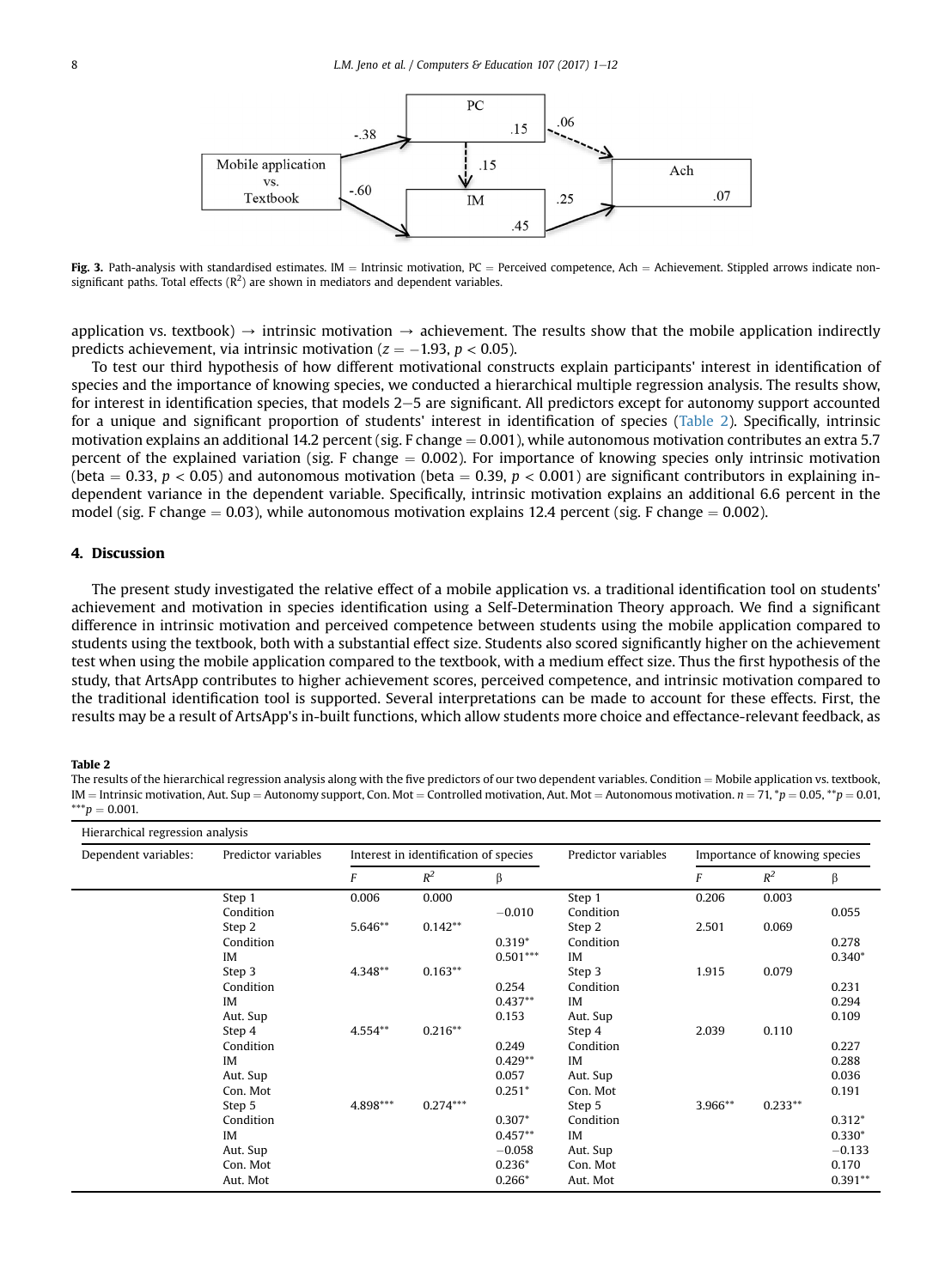the users can make mistakes while constantly monitoring progress. Such functions that exist in the application are assumed to increase students' motivation. According to SDT, support for autonomy (i.e. choice) and competence (i.e. feedback) leads to a shift from an external to internal locus of causality, which in turn leads to intrinsic motivation ([Deci](#page-9-0) & [Moller, 2005; Deci](#page-9-0) & [Ryan, 1985\)](#page-9-0). Several empirical studies have found support for this. For instance, [Vallerand and Reid \(1984\)](#page-11-0) found in a study among physical education students, that positive feedback predicted students' intrinsic motivation, mediated by perceived competence. In a study by [Zuckerman, Porac, Lathin, Smith, and Deci \(1978\)](#page-11-0), students who were given choices in a puzzle with respect to activity and time had significantly higher intrinsic motivation compared to students without such choices. Second, mobile applications may enhance learning for students because of the technological aspect. Specifically, ArtsApp may facilitate student learning because it is more dynamic, game-like, and interest evoking, and thus supports a student's deep psychological need for autonomy and competence ([Rigby](#page-10-0) & [Przybylski, 2009](#page-10-0)). Third, as a result of the construction of ArtsApp that gives immediate feedback to students on how many sedges have been excluded from the identification process, and how many are left before identifying the sedge, the students are able to exercise their capacities during the identification process ([Deci](#page-9-0) & [Ryan, 1985\)](#page-9-0). Thus, it provides the students with feedback, it is clear in its goals, and matches each student's skills and challenge (difficulty) closely [\(Csikszentmihalyi, 1990; Csikszentmihalyi, Abuhamdeh,](#page-9-0) & [Nakamura, 2005; Vallerand](#page-9-0) & [Reid,](#page-9-0) [1984](#page-9-0)).

A further aim of the study was to test the hypothesis that intrinsic motivation and perceived competence have an indirect effect between the study condition (mobile application vs. textbook) and achievement. Results from the path-analysis partly support this, indicating that only intrinsic motivation could be uniquely related to achievement. Specifically, the path-analysis shows that the use of ArtsApp predicts students' intrinsic motivation, which in turn predicts higher achievement. The analysis shows that the use of ArtsApp also predicts perceived competence, however perceived competence does not predict achievement. This is especially important because it explains not only the "what" association a mobile application has on achievement, but also the "how" relation. Self-Determination Theory states that when students' perceived choice and competence are facilitated, they will demonstrate higher levels of intrinsic motivation ([Deci](#page-9-0) & [Ryan, 1985](#page-9-0)). Intrinsically motivated students in an autonomy-supportive environment exhibit, in turn, more creative thinking, higher conceptual understanding, and more positive emotions [\(Benware](#page-9-0) & [Deci, 1984; Koestner et al., 1984; Ryan et al., 1990\)](#page-9-0), as well as a preference for challenging tasks [\(Deci, Schwartz, Sheinman,](#page-9-0) & [Ryan, 1981](#page-9-0)). These by-products of intrinsic motivation contribute to higher achievement, but the behaviour is not performed for the external reason of achievement but for the inherent satisfaction of the behaviour [\(Ryan](#page-11-0) & [Deci, 2000a, 2006](#page-11-0)).

The last hypothesis we tested was that intrinsic motivation, autonomous motivation, and autonomy support would independently account for interest in identifying species and the importance of knowing species. The results from the hierarchical multiple regression analysis generally support this hypothesis and are consistent with SDT reasoning. SDT suggests that when students transform an outer regulation to an inner regulation, and thus internalise the value of a behaviour, the student becomes more self-regulating (i.e. autonomous) ([Deci, Ryan,](#page-9-0) & [Williams, 1996\)](#page-9-0). Autonomously motivated students understand the value and identify with the importance of the behaviour. Intrinsic motivation and autonomous motivation has previously been found to predict lower dropout rates [\(Vallerand](#page-11-0) & [Bissonnette, 1992](#page-11-0)), less procrastination with schoolwork ([Katz, Eilot,](#page-10-0) & [Nevo, 2014; Senecal, Koestner,](#page-10-0) & [Vallerand, 1995](#page-10-0)), future intentions to persist in college, and grade-point average scores [\(Guiffrida, Lynch, Wall,](#page-10-0) & [Abel, 2013](#page-10-0)). Both interest and importance of knowing species are important aspects of biology. Therefore, having students that value vital aspects of biological knowledge and are autonomously motivated for these behaviours is expected to be beneficial at the individual-level (student learning) and the contextual-level (environmentally conscious individual able to address climate challenges). Finding ways to facilitate autonomously motivated students is hence recommended for a shift from rote-learning knowledge to higher-order cognition in species knowledge. However, based on our results, we suspect that the condition (mobile application vs. textbook) might have a suppressor effect due to its significant appearance in the last step when all predictors are included in the model ([Lancaster, 1999; Smith, Jr.,](#page-10-0) & [Williams, 1992\)](#page-10-0). That is, the condition only predicts a unique and significant proportion of importance of knowing species when controlling for intrinsic motivation, autonomy support, and autonomous and controlled motivation, indicating that the condition (using mobile application or textbook) is not important for students' perceived importance of knowing species.

In light of our results, some practical recommendations are suggested to facilitate students' learning species-identification skills. Teachers (and development of technological solutions) are thus encouraged to provide students with choices and options, optimal challenging tasks, and effectance-relevant feedback ([Deci et al., 1994\)](#page-9-0). Importantly, m-learning provides an informal aspect to learning, thus furthering students' learning outside of a classroom context ([Sandberg, Maris,](#page-11-0) & [Geus, 2011](#page-11-0)), and could also enhance learning and intrinsic motivation, as our results indicate. Some scholars argue against technological implementations in higher education, highlighting paradoxes and consequences of having technology in education [\(Guri-](#page-10-0)[Rosenblit, 2005\)](#page-10-0). Critiques suggest that m-learning may pose some challenges, for example, there might be technological difficulties, frustration with the device, time consumption, and antipathetic teachers [\(Gikas](#page-10-0) & [Grant, 2013\)](#page-10-0). Specifically, challenges such as small keypads, network issues, and using smartphones for other purposes than educational, are important concerns that could interfere with learning. However, using a smartphone in the field has several advantages for the student. Studies by [Gikas and Grant \(2013\)](#page-10-0) and [Mouza and Barrett-Greenly \(2015\)](#page-10-0) find that students reported that m-learning has the advantages of being able to access information rapidly, make communication with both peers and teachers easier, provides a different way of learning, and that learning is more situated, as smartphones allow greater possibilities to interact more dynamically with the real-world and with the teacher. Awareness concerning the use of technology and its limitations is important when integrating technology in an educational setting. Assurance of basic academic skills is a prerequisite of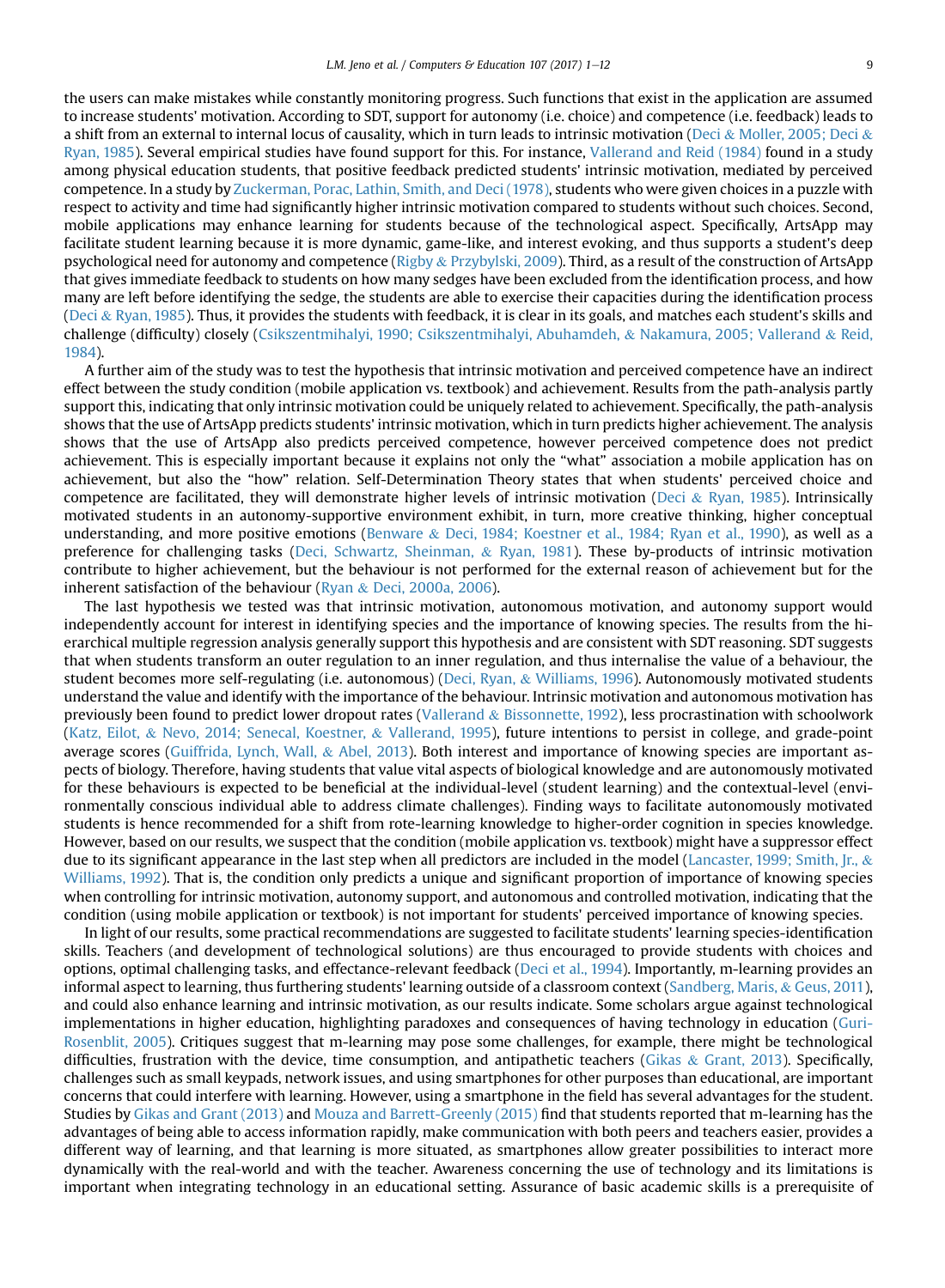<span id="page-9-0"></span>technological skills [\(OECD, 2015\)](#page-10-0), a notion that is also supported meta-analytically (Archer et al., 2014). Although not tested explicitly in the present study, the correlational results show that teachers' provision of autonomy support is positively associated with students' interest in identification of species, but is not a unique contributor of interest in identification of species or importance of knowing species. Our results suggest that self-motivation (i.e. autonomous and intrinsic motivation) is more important, independent of identification tool/teaching method, with respect to interest in identification and importance of knowing species.

Several limitations of the study are worth mentioning while interpreting the results. One limitation is the students' short amount of time to learn species identification. Students were introduced to sedges, ArtsApp, and Lids Flora on the first day and the experiment was conducted on the second day, which may explain the low mean scores on the achievement test. However, the results do show a difference between the mobile application and the textbook as expected. Thus, the experimental manipulation was successful. Moreover, the present study has a homogeneous sample (i.e. undergraduate students). Future studies should assess more advanced and heterogeneous students, including both undergraduate and graduate students. Motivational problems, in terms of species identification might be more prominent at the undergraduate level since the students may not have internalised the value of the behaviour [\(Williams](#page-11-0)  $\&$  [Deci, 1996](#page-11-0)). Thus the preliminary study on undergraduates is adequate for the purpose of this study. A last limitation identified is the lack of adequately assessing the novelty effect a mobile application tool might have on students' intrinsic motivation and interest in identification of species. New technologies might have a novelty effect on students, which in turn increases the students' intrinsic motivation [\(Lepper,](#page-10-0) [1985\)](#page-10-0). On the one hand, according to [Hartnett \(2016\)](#page-10-0), students using e-learning tools are more intrinsically motivated compared to students using traditional methods. On the other hand, [Keller and Suzuki \(2004\)](#page-10-0) argue that the novelty effects wanes as students become accustomed to the technology. In our study we tested for differences between students with previous experience in identifying species, experience with sedges, and preference for identification tool (i.e. mobile application or textbook): we find no significant difference for intrinsic motivation, perceived competence or achievement. Although the experimental intervention (using the mobile application or textbook) was only done shortly after learning the different identification tools, these non-significant results provide initial support for a lack of novelty effect, suggesting instead the main effect of the mobile application has on intrinsic motivation, competence and achievement.

This paper presents the results of a new mobile application tool for biologists. We generally find support for our hypotheses and the basic tenets of Self-Determination Theory in the m-learning realm. Importantly, the present study adds to the m-learning literature in several important ways. First, the mobile application tool increased students' motivation and learning. Compared to the textbook, the mobile application tool facilitated students' perception of the importance of learning about identification and sedges. Furthermore, the present study has found important indirect results in line with SDT. Future studies should expand upon the design and include autonomy supportive and controlling conditions to further assess the validity of SDT in relation to m-learning. Lastly, few studies have investigated the effect of m-learning in a SDT-approach; this study narrows this gap. Future studies are needed to further understand how SDT-concepts relate to e-learning in higher education, and why students are more intrinsically motivated when employing mobile applications.

# References

bioCEED. (2015). ArtsApp Carex Norge. Retrieved from [https://play.google.com/store/apps/details?id%3dcom.bioceed.artsapp.artsapp1%26hl%3dfr.](https://play.google.com/store/apps/details?id%3dcom.bioceed.artsapp.artsapp1%26hl%3dfr)

Archer, K., Savage, R., Sanghera-Sidhu, S., Wood, E., Gottardo, A., & Chen, V. (2014). Examining the effectiveness of technology use in classrooms: A tertiary meta-analysis. Computers & Education, 78, 140-149. [http://dx.doi.org/10.1016/j.compedu.2014.06.001.](http://dx.doi.org/10.1016/j.compedu.2014.06.001)

[Bentler, P. M. \(1990\). Comparative](http://refhub.elsevier.com/S0360-1315(16)30253-6/sref3) fit indexes in structural models. Psychological Bulletin, 107(2), 238–[246](http://refhub.elsevier.com/S0360-1315(16)30253-6/sref3).

[Benware, C. A., & Deci, E. L. \(1984\). Quality of learning with an active vesus passive motivational set.](http://refhub.elsevier.com/S0360-1315(16)30253-6/sref4) American Educational Research Journal, 21(4), 755-[765.](http://refhub.elsevier.com/S0360-1315(16)30253-6/sref4) Bloom, B. S. (1956). [Taxonomy of educational objectives. Handbook 1: Cognitive domain](http://refhub.elsevier.com/S0360-1315(16)30253-6/sref5). London: David McKay Company, Inc.

[Browne, M. W., & Cudeck, R. \(1992\). Alternative ways of assessing model](http://refhub.elsevier.com/S0360-1315(16)30253-6/sref6) fit. Sociological Methods & [Research, 21](http://refhub.elsevier.com/S0360-1315(16)30253-6/sref6)(2), 230-[258](http://refhub.elsevier.com/S0360-1315(16)30253-6/sref6).

Byrne, B. M. (2016). [Structural equation modeling with Amos. Basic concepts, applications and programming](http://refhub.elsevier.com/S0360-1315(16)30253-6/sref7) (3 ed.). New York: Routledge.

Chen, K.-C., & Jang, S.-J. (2010). Motivation in online learning: Testing a model of self-determination theory. Computers in Human Behavior, 26, 741-752. [http://dx.doi.org/10.1016/j.chb.2010.01.011.](http://dx.doi.org/10.1016/j.chb.2010.01.011)

[Chen, Y. S., Kao, T. C., & Sheu, J. P. \(2003\). A mobile learning system for scaffolding bird watching learning.](http://refhub.elsevier.com/S0360-1315(16)30253-6/sref9) Journal of Computer Assisted Learning, 19(3), [347](http://refhub.elsevier.com/S0360-1315(16)30253-6/sref9)-[359](http://refhub.elsevier.com/S0360-1315(16)30253-6/sref9).

Cronbach, L. J. (1951). Coeffi[cient alpha and the internal structure of tests.](http://refhub.elsevier.com/S0360-1315(16)30253-6/sref10) Psychometrika, 16(3), 297-[334.](http://refhub.elsevier.com/S0360-1315(16)30253-6/sref10)

Csikszentmihalyi, M. (1990). [Flow. The psychology of optimal experience](http://refhub.elsevier.com/S0360-1315(16)30253-6/sref11). New York: Harper & [Row.](http://refhub.elsevier.com/S0360-1315(16)30253-6/sref11)

[Csikszentmihalyi, M., Abuhamdeh, S., & Nakamura, J. \(2005\). Flow. In A. J. Elliot, & C. S. Dweck \(Eds.\),](http://refhub.elsevier.com/S0360-1315(16)30253-6/sref12) Hanbook of competence motivation (pp. 598-[608\). New](http://refhub.elsevier.com/S0360-1315(16)30253-6/sref12) [York: The Guilford Press](http://refhub.elsevier.com/S0360-1315(16)30253-6/sref12).

[Deci, E. L., Eghrari, H., Patrick, B. C., & Leone, D. R. \(1994\). Fasilitating Internalization: The Self-Determination Theory Perspective.](http://refhub.elsevier.com/S0360-1315(16)30253-6/sref13) Journal of Personality, 62(1),  $119 - 142$  $119 - 142$  $119 - 142$ .

[Deci, E. L., Koestner, R., & Ryan, R. M. \(1999\). A meta-analytic review of experiments examining the effects of extrinsic rewards on intrinsic motivation.](http://refhub.elsevier.com/S0360-1315(16)30253-6/sref14) [Psychological Bulletin, 125](http://refhub.elsevier.com/S0360-1315(16)30253-6/sref14)(6), 627-[668.](http://refhub.elsevier.com/S0360-1315(16)30253-6/sref14)

[Deci, E. L., & Moller, A. C. \(2005\). The concept of competence: A starting place for understanding intrinsic motivation and self-determined extrinsic](http://refhub.elsevier.com/S0360-1315(16)30253-6/sref15) [motivation. In A. J. Elliot, & C. S. Dweck \(Eds.\),](http://refhub.elsevier.com/S0360-1315(16)30253-6/sref15) Handbook of competence and motivation (pp. 579-[597\). New York: The Guilford Press.](http://refhub.elsevier.com/S0360-1315(16)30253-6/sref15)

Deci, E. L., & Ryan, R. M. (1985). [Intrinsic motivation and self-determination in human behavior](http://refhub.elsevier.com/S0360-1315(16)30253-6/sref16). New York: Plenum Press.

Deci, E. L., & Ryan, R. M. (2008). Self-Determination theory: A macrotheory of human motivation, development, and health. Canadian Psychology, 49(3), 182e185. [http://dx.doi.org/10.1037/a0012801.](http://dx.doi.org/10.1037/a0012801)

[Deci, E. L., Ryan, R. M., & Williams, G. C. \(1996\). Need satisfaction and the self-regulation of learning.](http://refhub.elsevier.com/S0360-1315(16)30253-6/sref18) Learning and Individual Differences, 8(3), 165–[183](http://refhub.elsevier.com/S0360-1315(16)30253-6/sref18). [Deci, E. L., Schwartz, A. J., Sheinman, L., & Ryan, R. M. \(1981\). An instrument to assess adults' orientations toward control versus autonomy with Children:](http://refhub.elsevier.com/S0360-1315(16)30253-6/sref19) Refl[ection on intrinsic motivation and perceived competence.](http://refhub.elsevier.com/S0360-1315(16)30253-6/sref19) Journal of Educational Psychology, 73(5), 642–[650](http://refhub.elsevier.com/S0360-1315(16)30253-6/sref19).

Diseth, Å., Danielsen, A. G., & Samdal, O. (2012). A path analysis of basic need support, self-efficacy, achievement goals, life satisfaction and academic achievement level among secondary school students. Educational Psychology, 1-20. <http://dx.doi.org/10.1080/01443410.2012.657159>.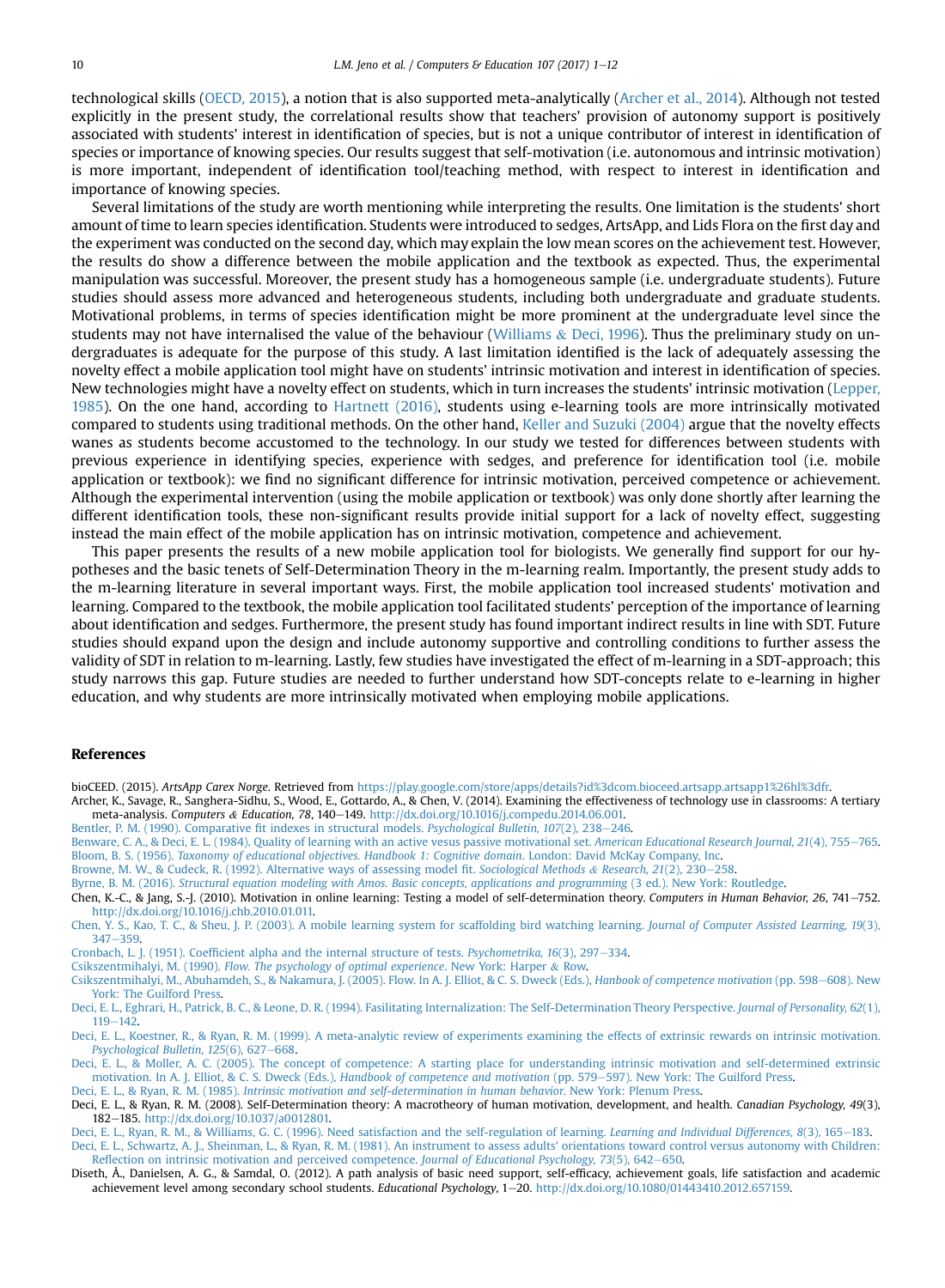- <span id="page-10-0"></span>Erstad, O., Amdam, S., Arnseth, H. C., & Silseth, K. (2014). [Om fremtidens kompetansebehov. En systematisk gjennomgang av internasjonale og nasjonale initiativ](http://refhub.elsevier.com/S0360-1315(16)30253-6/sref21). [Oslo: Universitetet i Oslo](http://refhub.elsevier.com/S0360-1315(16)30253-6/sref21).
- [Fortier, M. S., Vallerand, R. J., & Guay, F. \(1995\). Academic motivation and school Performance: Toward a structural model.](http://refhub.elsevier.com/S0360-1315(16)30253-6/sref22) Contemporary Educational Psychology,  $20, 257-274$ .
- Gikas, J., & Grant, M. M. (2013). Mobile computing devices in higher education: Student perspectives on learning with cellphones, smartphones & social media. Internet and Higher Education, 19, 18-26. <http://dx.doi.org/10.1016/j.iheduc.2013.06.002>.
- [Guiffrida, D. A., Lynch, M. F., Wall, A. F., & Abel, D. S. \(2013\). Do reasons for attending college affect academic Outcomes? A test of a motivational model from](http://refhub.elsevier.com/S0360-1315(16)30253-6/sref24) a self-determination theory perspective. Journal of College Student Development,  $54(2)$ , 121-[139.](http://refhub.elsevier.com/S0360-1315(16)30253-6/sref24)
- [Guri-Rosenblit, S. \(2005\). Eight paradoxes in the implementation process of e-learning in higher education.](http://refhub.elsevier.com/S0360-1315(16)30253-6/sref25) Higher Education Policy, 18, 5-[29](http://refhub.elsevier.com/S0360-1315(16)30253-6/sref25).

Hartnett, M. (2016). [Motivation in online education](http://refhub.elsevier.com/S0360-1315(16)30253-6/sref26). Singapore: Springer. [Hartnett, M., George, A. S., & Dron, J. \(2011\). Examining motivation in online distance learning Environments: Complex, multifaceted, and situation-](http://refhub.elsevier.com/S0360-1315(16)30253-6/sref27)

- dependent. [International Review of in Open and Distance Learning, 12](http://refhub.elsevier.com/S0360-1315(16)30253-6/sref27)(6), 20-[38](http://refhub.elsevier.com/S0360-1315(16)30253-6/sref27). Hashemi, M., Azizinezhad, M., Najafi[, V., & Nesari, A. J. \(2011\). What is mobile Learning? Challenges and capabilities.](http://refhub.elsevier.com/S0360-1315(16)30253-6/sref28) Procedia - Social and Behavioral Sciences,
- 30[, 2477](http://refhub.elsevier.com/S0360-1315(16)30253-6/sref28)-[2481.](http://refhub.elsevier.com/S0360-1315(16)30253-6/sref28) Hu, L.-T., & Bentler, P. M. (1999). Cutoff criteria for fi[t indexes in covariance structure analysis: Conventional criteria versus new alternatives, Structural](http://refhub.elsevier.com/S0360-1315(16)30253-6/sref29)
- Equation Modeling. A Multidisciplinary Journal,  $6(1)$ ,  $1-55$  $1-55$ .
- Huang, Y.-M., Lin, Y.-T., & Cheng, S.-C. (2010). Effectiveness of a mobile plant learning system in a science curriculum in Taiwanese elementary education. Computers & Education, 54, 47-58. [http://dx.doi.org/10.1016/j.compedu.2009.07.006.](http://dx.doi.org/10.1016/j.compedu.2009.07.006)
- Hwang, G.-J., & Chang, H.-F. (2011). A formative assessment-based mobile learning approach to improving the learning attitudes and achievements of students. Computers & Education, 56, 1023-1031. [http://dx.doi.org/10.1016/j.compedu.2010.12.0 02.](http://dx.doi.org/10.1016/j.compedu.2010.12.0 02)
- [Jeno, L. M. \(2015\). Encouraging active learning in higher education: A self-determination theory perspective.](http://refhub.elsevier.com/S0360-1315(16)30253-6/sref32) International Journal of Technology and Inclusive Education,  $5(1)$ ,  $716 - 721$ .
- [Jeno, L. M., & Diseth, Å. \(2014\). A self-determination theory perspective on autonomy support, autonomous self-regulation, and perceived school perfor](http://refhub.elsevier.com/S0360-1315(16)30253-6/sref33)mance. Reflecting Education,  $9(1)$ ,  $1-20$  $1-20$ .
- Jones, A., & Issroff, K. (2007). Motivation and mobile devices: Exploring the role of appropriation and coping strategies. Research in Learning Technology, 15(3), 247-258. [http://dx.doi.org/10.1080/09687760701673675.](http://dx.doi.org/10.1080/09687760701673675)
- Katz, I., Eilot, K., & Nevo, N. (2014). "I'll do it later": Type of motivation, self-efficacy and homework procrastination. Motivation and Emotion, 38, 111-119. [http://dx.doi.org/10.1007/s11031-013-9366-1.](http://dx.doi.org/10.1007/s11031-013-9366-1)
- [Keller, J. M., & Suzuki, K. \(2004\). Learner motivation and e-learning design: A multinationally validated process.](http://refhub.elsevier.com/S0360-1315(16)30253-6/sref36) Journal of Educational Media, 29(3),  $229 - 239$  $229 - 239$ .
- Kline, R. B. (2011). [Principles and practice of structural equation modeling](http://refhub.elsevier.com/S0360-1315(16)30253-6/sref37). New York: The Guilford Press.
- [Koestner, R., Ryan, R. M., Bernieri, F., & Holt, K. \(1984\). Setting limits on children's behavior: The differential effects of controlling vs. informational styles on](http://refhub.elsevier.com/S0360-1315(16)30253-6/sref38) [intrinsic motivation and creativity.](http://refhub.elsevier.com/S0360-1315(16)30253-6/sref38) Journal of Personality, 52(3), 233-[248](http://refhub.elsevier.com/S0360-1315(16)30253-6/sref38).
- [Koh, C., Tan, H. S., Tan, K. C., Fang, L., Fong, F. M., Kan, D., et al. \(2010\). Investigating the effect of 3D simulation- based learning on the motivation](http://refhub.elsevier.com/S0360-1315(16)30253-6/sref39) and [performance of engineering students.](http://refhub.elsevier.com/S0360-1315(16)30253-6/sref39) Journal of Engineering Education,  $99(3)$ ,  $237-251$ .
- Lancaster, B. P. (1999). Defi[ning and interpreting suppressor Effects: Advantages and limitations. Paper presented at the annual meeting of the southwest](http://refhub.elsevier.com/S0360-1315(16)30253-6/sref40) [educational research associations](http://refhub.elsevier.com/S0360-1315(16)30253-6/sref40). San Antonio: Texas.
- [Law, K. M. Y., Lee, V. C. S., & Yu, Y. T. \(2010\). Learning motivation in e-learning facilitated computer programming courses.](http://refhub.elsevier.com/S0360-1315(16)30253-6/sref41) Computers & [Education, 55](http://refhub.elsevier.com/S0360-1315(16)30253-6/sref41), [218](http://refhub.elsevier.com/S0360-1315(16)30253-6/sref41)-[228.](http://refhub.elsevier.com/S0360-1315(16)30253-6/sref41)
- Lawler, S. (2016, February 26). Identification of animals and plants is an essential skill set. The Conversation. Retrieved from [http://theconversation.com/](http://theconversation.com/identification-of-animals-and-plants-is-an-essential-skill-set-55450) identifi[cation-of-animals-and-plants-is-an-essential-skill-set-55450](http://theconversation.com/identification-of-animals-and-plants-is-an-essential-skill-set-55450) (website).
- Legrain, P., Gillet, N., Gernigon, C., & Lafreniere, M.-A. K. (2015). Integration of information and communication technology and pupils' motivation in a physical education setting. Journal of Teaching in Physical Education, 34, 384-401. [http://dx.doi.org/10.1123/jtpe.2014-0013.](http://dx.doi.org/10.1123/jtpe.2014-0013)
- [Lepper, M. R. \(1985\). Microcomputers in education.](http://refhub.elsevier.com/S0360-1315(16)30253-6/sref44) American Psychologist,  $40(1)$ ,  $1-18$ .
- Lid, J., & Lid, D. (2005). Norsk flora [\(7 ed.\). Oslo: Det Norske Samlaget](http://refhub.elsevier.com/S0360-1315(16)30253-6/sref45).
- [Ling, C., Harnish, D., & Shehab, R. \(2014\). Educational Apps: Using mobile applications to enhance student learning of statistical concepts.](http://refhub.elsevier.com/S0360-1315(16)30253-6/sref46) Human Factors and [Ergonomics in Manufacturing](http://refhub.elsevier.com/S0360-1315(16)30253-6/sref46) & Service Industries,  $24(5)$ , 532-[543](http://refhub.elsevier.com/S0360-1315(16)30253-6/sref46).
- [Maltese, A. V., & Tai, R. H. \(2011\). Pipeline Persistence: Examining the association of educational experiences with earned degrees in STEM among U.S.](http://refhub.elsevier.com/S0360-1315(16)30253-6/sref47) Students. [Science Education, 95](http://refhub.elsevier.com/S0360-1315(16)30253-6/sref47)(5), 877-[907.](http://refhub.elsevier.com/S0360-1315(16)30253-6/sref47)
- [Martens, R. L., Gulikers, J., & Bastiaens, T. \(2004\). The impact of intrinsic motivation on e-learning in authentic computer tasks.](http://refhub.elsevier.com/S0360-1315(16)30253-6/sref48) Journal of Computer Assisted [Learning, 20](http://refhub.elsevier.com/S0360-1315(16)30253-6/sref48), 368-[376](http://refhub.elsevier.com/S0360-1315(16)30253-6/sref48).
- [McAurley, E., Duncan, T., & Tammen, V. V. \(1989\). Psychometric properties of the intrinsic motivation inventory in a competitive sport setting: A con](http://refhub.elsevier.com/S0360-1315(16)30253-6/sref49)fir-matory faactor analysis. [Research Quarterly for Exercise and Sport, 60](http://refhub.elsevier.com/S0360-1315(16)30253-6/sref49)(1), 48-[58.](http://refhub.elsevier.com/S0360-1315(16)30253-6/sref49)
- [Ministry of Education and Research. \(2015a\).](http://refhub.elsevier.com/S0360-1315(16)30253-6/sref50) Langtidsplan for forskning og hø[yere utdanning 2015-2024. St.meld. 7 \(2014-2015\)](http://refhub.elsevier.com/S0360-1315(16)30253-6/sref50). Oslo: Ministry.
- Ministry of Education and Research. (2015b). [NOU 2015:8 Fremtidens skole. Fornyelse av fag og kompetanser](http://refhub.elsevier.com/S0360-1315(16)30253-6/sref51). Oslo.
- Mouza, C., & Barrett-Greenly, T. (2015). Bridging the app gap: An examination of a professional development initiative on mobile learning in urban schools. Computers & Education, 88, 1-14. <http://dx.doi.org/10.1016/j.compedu.2015.04.009>.
- Niemiec, C. P., & Ryan, R. M. (2009). Autonomy, competence and relatedness in the classroom. Applying self-determination theory to education practice. Theory and Research in Education, 7(2), 133-144. <http://dx.doi.org/10.1177/1477878509104318>
- Noguera, J. M., Jiménez, J. J., & Osuna-Pérez, M. C. (2013). Development and evaluation of a 3D mobile application for learning manual therapy in the physiotherapy laboratory. Computers & Education, 69, 96-108. [http://dx.doi.org/10.1016/j.compedu.2013.07.007.](http://dx.doi.org/10.1016/j.compedu.2013.07.007)
- OECD. (2014). [OECD skills strategy diagnostic report: Norway](http://refhub.elsevier.com/S0360-1315(16)30253-6/sref55). Paris: OECD Publications.
- OECD. (2015). [Students, computers and learning. Making the connection](http://refhub.elsevier.com/S0360-1315(16)30253-6/sref56). PISA: OECD Publishing.
- [Olaussen, B. S. \(2009\). Arbeidsplaner i skolen: En kontekst for utvikling av selv-regulert læring? Re](http://refhub.elsevier.com/S0360-1315(16)30253-6/sref57)fleksjoner etter en studie på småskoletrinnet. Norsk [Pedagogisk Tidsskrift, 93](http://refhub.elsevier.com/S0360-1315(16)30253-6/sref57)(3), 189-[201.](http://refhub.elsevier.com/S0360-1315(16)30253-6/sref57)
- Parkin, M. (2016, February 26). Save field biology skills from extinction risk. Times Higher Education. Retrieved from [https://www.timeshighereducation.](https://www.timeshighereducation.com/comment/opinion/save-field-biology-skills-from-extinction-risk/2018721.article) com/comment/opinion/save-fi[eld-biology-skills-from-extinction-risk/2018721.article](https://www.timeshighereducation.com/comment/opinion/save-field-biology-skills-from-extinction-risk/2018721.article) (website).
- Pitts, K., Pudney, K., Zachos, K., Maiden, N., Krogstie, B., Jones, S., et al. (2015). Using mobile devices and apps to support reflective learning about older people with dementia. Behaviour & Information Technology, 34(6), 613-631. <http://dx.doi.org/10.1080/0144929X.2015.1015165>.
- [Plant, R. W., & Ryan, R. M. \(1985\). Intrinsic motivation and the effects of self-consciousness, self-awareness, and ego-involvement: An investigation of](http://refhub.elsevier.com/S0360-1315(16)30253-6/sref60) [internally controlling styles.](http://refhub.elsevier.com/S0360-1315(16)30253-6/sref60) Journal of Personality, 53(3), 435-[449](http://refhub.elsevier.com/S0360-1315(16)30253-6/sref60).
- Rigby, C. S., & Przybylski, A. K. (2009). Virtual worlds and the learner hero. How today's video games can inform tomorrow's digital learning environments. Theory and Research in Education, 7(2), 214-223. [http://dx.doi.org/10.1177/1477878509104326.](http://dx.doi.org/10.1177/1477878509104326)
- Roca, J. C., & Gagne, M. (2008). Understanding e-learning continuance intention in the workplace: A self-determination theory perspective. Computers in Human Behavior, 24, 1585-1604. [http://dx.doi.org/10.1016/j.chb.2007.06.001.](http://dx.doi.org/10.1016/j.chb.2007.06.001)
- Rockström, J., Steffen, W., Noone, K., Persson, A. s., F. Stuart Chapin, I., Lambin, E. F., et al. (2009). A safe operating space for humanity. Nature, 461(24),  $472 - 475$  $472 - 475$ .
- Ryan, R. M., & Deci, E. L. (2000b). Self-Determination theory and the facilitation of intrinsic motivation, social development, and well-being. American Psychologist, 55(1), 68-78. <http://dx.doi.org/10.1037110003-066X.55.1.68>.